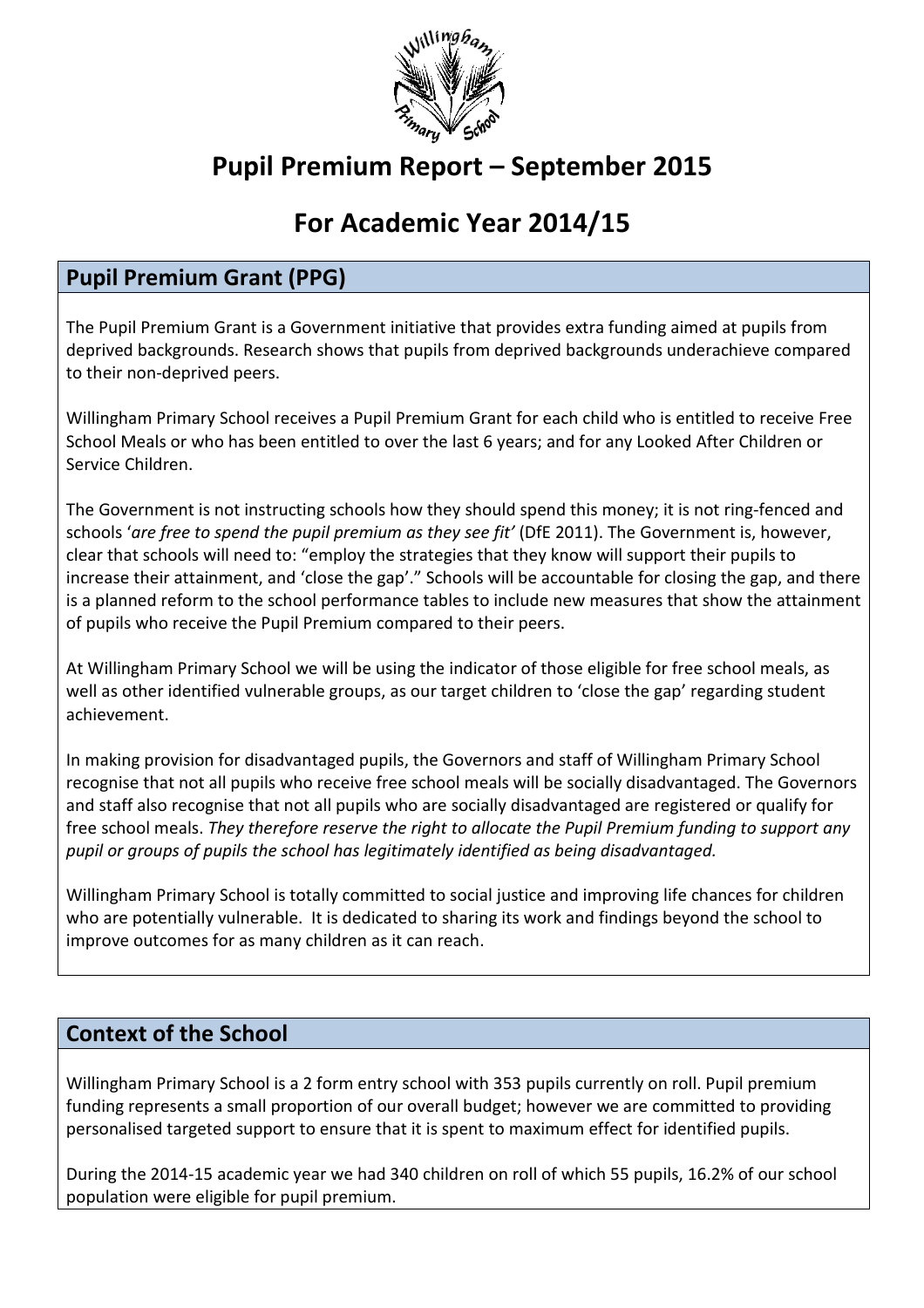### An Overview of Vulnerable Groups at Willingham Primary School

Willingham Primary School is committed to ensuring all pupils make excellent, progress including those who could be vulnerable.

#### What are vulnerable groups?

Vulnerable children are amongst those groups that may need additional support or intervention in order to make optimum progress. Children who have needs, dispositions, aptitudes or circumstances may require particularly perceptive and expert teaching and in some cases, additional support beyond the school.

Willingham Primary School aims to work effectively with every pupil; we support them, to overcome academic or emotional barriers that could prevent optimum progress. We strive to enable all pupils to participate in the full range of activities offered within and beyond the school day, to ensure they have the very best learning experience and make outstanding progress.

Willingham Primary School ensures all staff develop the skills necessary to meet the needs of pupils and families, whose circumstances may make them vulnerable. This, along with good support from external agencies and the Local Authority, helps the school to minimise any gaps in the progress pupils are making.

The school works very effectively in partnership with the parents and carers of potentially vulnerable children to help to break down barriers to learning and progress which pupils sometimes encounter.

Pupils for whom the school receives Pupil Premium, those who are disabled and those who have special educational needs currently make variable progress. Willingham Primary School ensures resources are deployed which have a proven impact on raising standards. Provision for this group of pupils is led by Senior Leaders; teachers and teaching assistants are supported with a range of resources aimed at accelerating learning

Nationally boys perform less well than girls but the school has put in place strategies which have helped to narrow the gender gap through carefully chosen boy-friendly topics and a range of approaches.

Assessment plays an important role in supporting all children and pupil progress meetings ensure that all staff understand where the children are at any given time and in which areas support is needed. Tasks are matched to students' abilities and teachers, teaching assistants are deployed to help pupils by providing appropriate resources, support, encouragement and demonstrating skills that impact learners.

As a school, we are consistently evaluating how individual pupils benefit and progress from provision. This may not always be accessed through data but also from a learning culture of talk and shared professional thoughts and judgements.

As a school, we track all pupils against multiple vulnerabilities. Potentially vulnerable groups form the focus of our termly Pupil Progress Meetings and tracked carefully to in order that they can receive the appropriate support to make the targeted progress, thereby closing the achievement gap.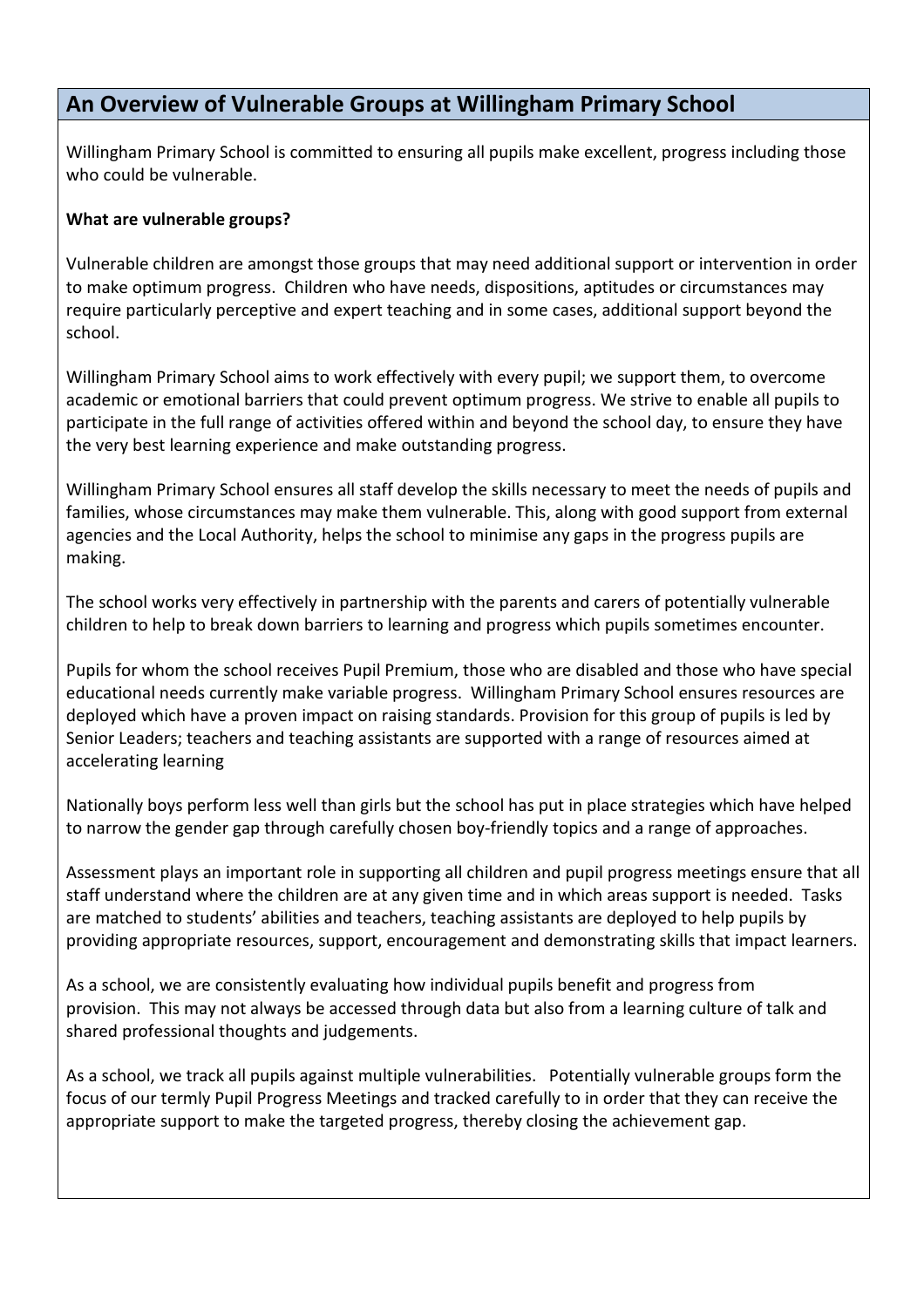We track the attainment and progress of these groups:

- $\triangleright$  Disabled pupils, and those who have special educational needs
- $\triangleright$  Boys
- $\triangleright$  Girls
- $\triangleright$  Low attaining pupils
- $\triangleright$  Pupils for whom English is an additional language
- $\triangleright$  Minority ethnic pupils
- $\triangleright$  Gypsy, Roma and Traveller children
- $\triangleright$  Looked after children
- $\triangleright$  Pupils known to be eligible for free school meals (FSM)
- $\triangleright$  Pupils and their families who receive support via external agencies including through CAF
- $\triangleright$  Pupils whose attendance falls below 95%
- $\triangleright$  Pupils who are persistently late.
- $\triangleright$  Other vulnerable groups

Willingham is proud of the increasingly narrow gap in attainment between FSM pupils and their peers, both in Early Years and at the end of Key Stage One. It has outperformed the national trend for this year % of pupil premium pupils in EYFS achieving a Good Level of Development (GLD) and in Reading and Writing at the end of Key Stage One. We believe school has a fundamental part to play in securing wellbeing, enhancing life chances and realising personal potential. We believe in the social the power of art, music and performance. We want our children to develop a passion for subjects and pupils have an increasing part to play in the school environment and its provision which they help to create.

We have six Golden Rules, all simple rules for a good life. We, as a school, have a good understanding of fairness and inclusion. All staff take part in educational development, courses, SENDCO qualification, NQT Mentor etc., and this also enhances the provision for all children.

We have designated staff within the school, who work with specific families and children to ensure they are supported within and beyond the school. Multi-agency meetings are always attended by school staff and every effort is made to support whole families, where we can, recognising that the learning of children from vulnerable families can be significantly hindered by their basic needs not being fully met. For example, providing free morning breakfast club and after school club for children eligible for Pupil Premium funding. We have seen significant impact on attendance, engagement and attitude to school and learning, for children to whom we have provided such support.

We, in close liaison with our Parent Teacher Association (Willingham School Association), organise school based and community events and strive to involve families fully in school life. We organise curriculum events in order that parents and carers can provide effective support for their child's learning.

We recognise how important attendance and punctuality are, if children are to make the progress of which they are capable. We work very hard with pupils and families to ensure this remains a key priority. At Willingham Primary School, we see a close correlation between absence and persistent lateness and low attainment and slow progress. As a school, we proactively bring together professionals from various agencies and we are relentless in implementing the Local Authority's guidelines.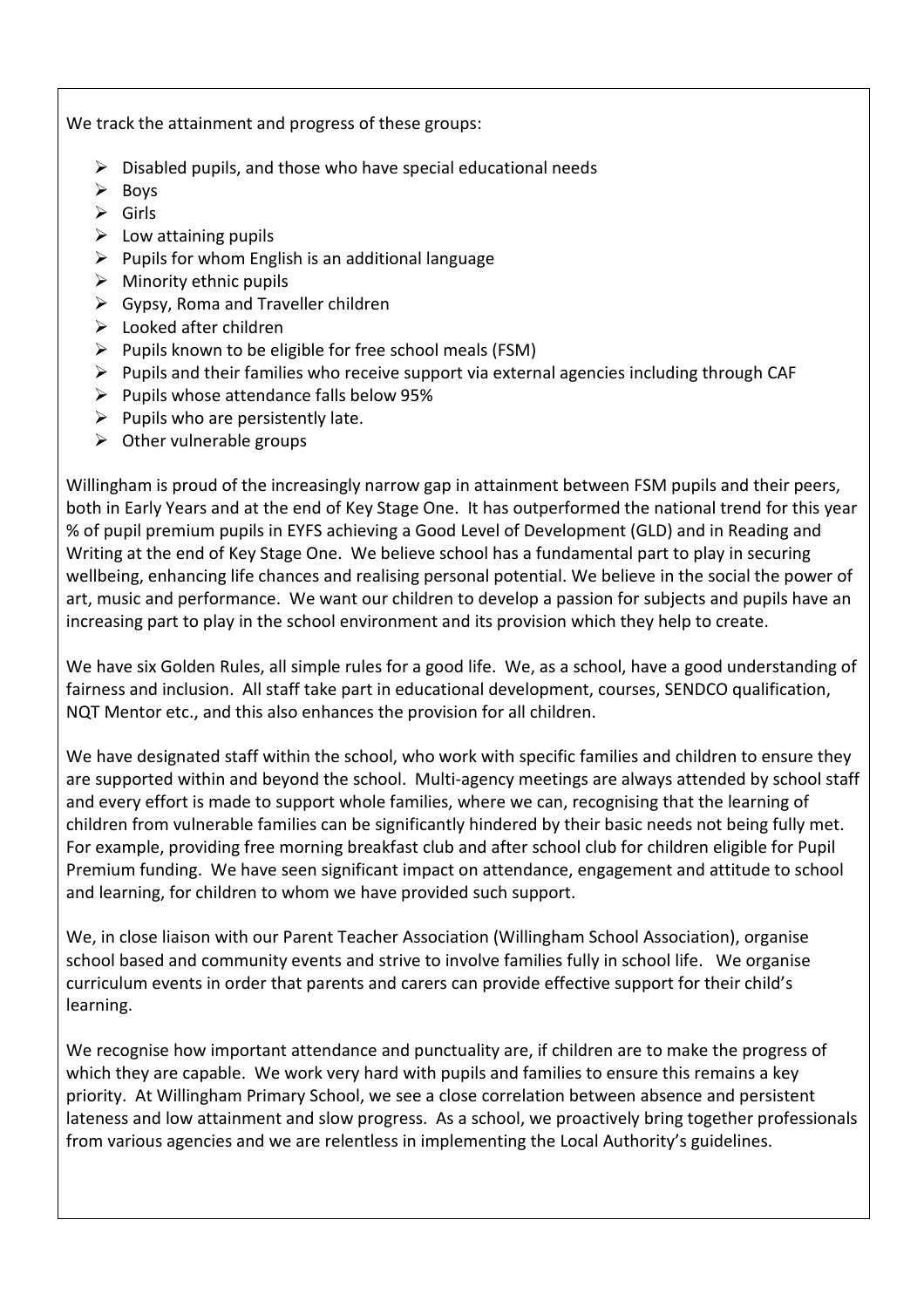With the allocation of Attendance Officer time, one day per week, we have seen significant improvement in attendance rates over the last three years for all groups; this had been one of our last Ofsted Inspection priorities. The Local Authority has expressed their appreciation for the school's commitment to the guidance and they have directed other schools to look at our processes with a view to them replicating the significant impact we have seen at Willingham.

| Attendance |        |
|------------|--------|
| 2014-2015  | 95.55% |
| 2013-2014  | 94.60% |
| 2012-2013  | 93.56% |

Closing the gap is core to our work and all those working with the children have a level of accountability to develop practice which supports this aim. Numerical appraisal targets also reflect these aims.

## Main objectives of Pupil Premium Grant provision

We recognise each pupil as an individual and as a result consider that there is no "one size fits all". By identifying individual barriers our dedicated team of teachers and support staff are committed to meeting the pastoral, social and academic needs of all children within a caring environment. At Willingham Primary School we maintain a culture among all stakeholders, including parents, for high aspirations and ensure our key objectives are:

- $\triangleright$  Narrow the achievement gap between pupil premium pupils and the rest of the year group.
- $\triangleright$  Ensuring all teaching is at least good for all children.

We will ensure that all our vulnerable pupils have their needs clearly identified by recognising the barriers to learning and we closely monitor and track their progress through school.

The allocation of the Pupil Premium Grant for 2014‐2015 has enabled the following interventions/strategies to take place :

- $\triangleright$  Deployment of Teaching Assistants during morning sessions when classes are being taught core subjects, allowing Quality First Teaching to take place
- $\triangleright$  Train staff in high impact Literacy and Maths interventions
- $\triangleright$  Substantial 1:1 support for children who would otherwise not cope in mainstream school
- $\triangleright$  Ensuring a good start and end to the school day by provision of Breakfast Club and After School Club, where needed.
- $\triangleright$  Access to Residential trips for older children
- $\triangleright$  Financial support for school trips
- $\triangleright$  Financial support for extra curricular activities including 1:1 tuition e.g. peripatetic music lessons for higher attaining Pupil Premium children
- $\triangleright$  Access to a range of extra curricular clubs e.g. gym, and football.
- $\triangleright$  Purchase of uniform, toiletries and washing machine so children in families without such facilities come to school clean and in uniform
- $\triangleright$  Tuck shop provision for all pupil premium children
- Y6 Booster Maths Breakfast Club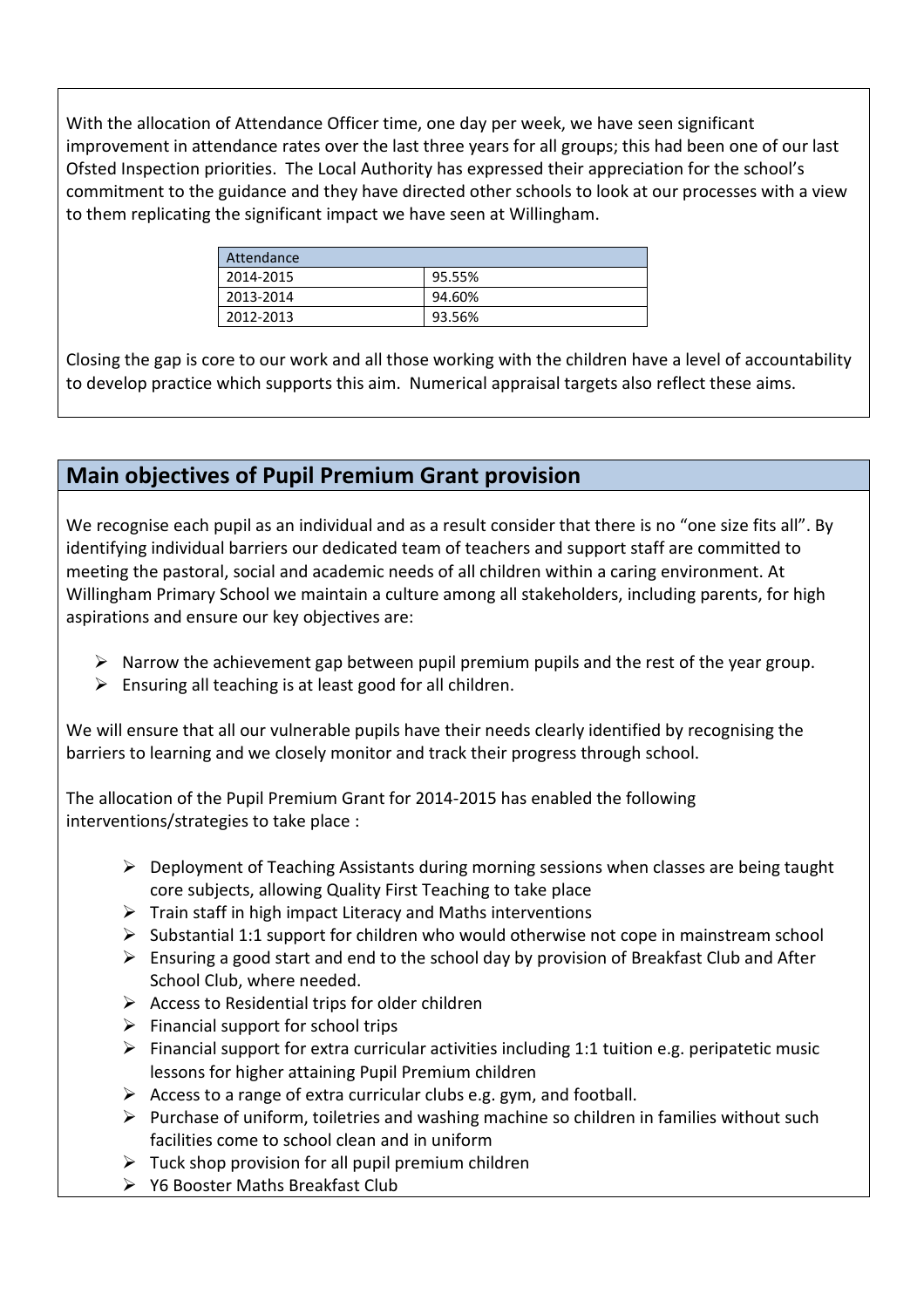#### We aim to:

- 1. Secure effective teaching and learning for all and to enhance achievement and wellbeing, irrespective of personal circumstances.
- 2. Make a commitment to creating a learning community based on high trust and interdependence with explicit values and a shared language centred on genuine respect and high performance.
- 3. We aim for each of us to be outstanding practitioners in all we do.
- 4. Our school leadership and governance value the quality of teaching and learning as our core purpose. This requires the deployment of time, energy and resources to enhance confidence in the quality of teaching and learning and the focus on achievement.
- 5. Grow leadership that is widely distributed across the school community and works through collective capacity rather than personal status. The focus is on middle leaders whose primary function is to model, monitor and secure effective learning and teaching.
- 6. Ensure that pupils and parents are active partners in the learning process with a direct role in the development of strategies which meet individual needs.
- 7. Secure active collaboration within school and working with other schools and professionals to ensure that the best practices and resources are available and shared with all.
- 8. Underpinning all of the above with rigorous and systematic planning, resource management and data‐rich strategies to support effective teaching and learning.

### **Principles**

In order to achieve our objectives and aims, all staff incorporates the following key principles.

#### Raising Aspirations

At Willingham Primary School we….

- $\triangleright$  Believe in ALL children
- $\triangleright$  Have 'no excuses' for underperformance
- $\triangleright$  Identify barriers and find solutions
- $\triangleright$  Motivate and encourage every child to achieve their best
- $\triangleright$  Celebrate academic and non-academic effort and successes

#### Know our Pupils

At Willingham Primary School we ensure that …

- $\triangleright$  All teaching staff and support staff are aware of all pupil premium and other vulnerable children
- $\triangleright$  All staff are aware of the academic, social and emotional needs of our vulnerable children
- $\triangleright$  All teaching staff are involved in the analysis of data so we are fully aware of pupil strengths and required next steps
- $\triangleright$  We track and closely monitor all interventions to ensure they are having the desired outcomes
- $\triangleright$  We match the skills of support staff to maximise impact of interventions
- $\triangleright$  We work in partnership with parents to support children both at school and at home to help every child achieve their potential.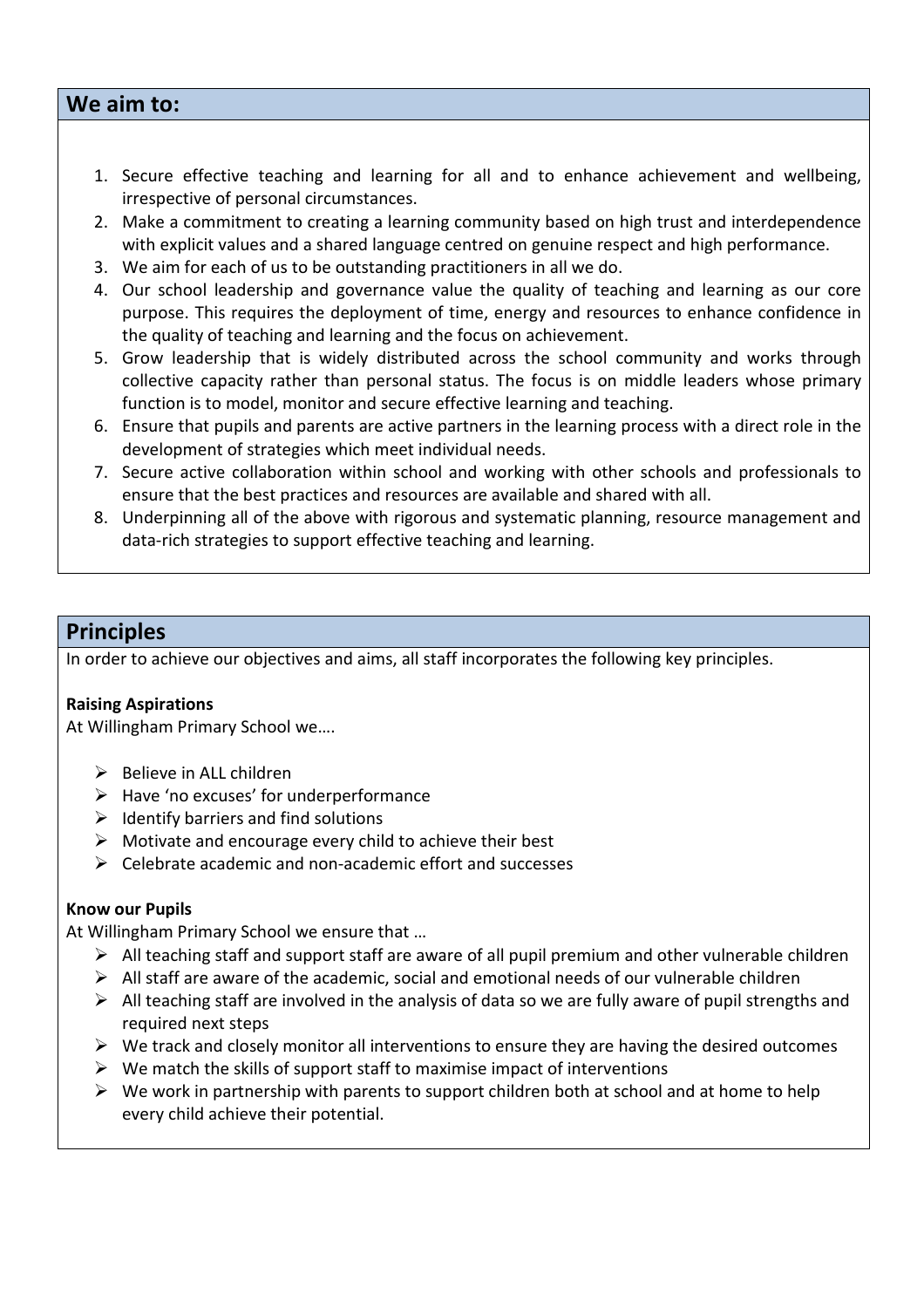| <b>Number of Pupils and Pupil Premium Grant received 2014-15</b> |         |  |  |  |
|------------------------------------------------------------------|---------|--|--|--|
| Total number of pupils                                           | 340     |  |  |  |
| Total number of pupils eligible for pupil premium                | 55      |  |  |  |
| Percentage of pupils eligible for pupil premium                  | 16.2%   |  |  |  |
| Total amount of Pupil Premium Grant received                     | £71,700 |  |  |  |

| Number of Pupils and Pupil Premium Grant to be received 2015-16 |         |  |  |  |
|-----------------------------------------------------------------|---------|--|--|--|
| Total number of pupils                                          | 353     |  |  |  |
| Total number of pupils eligible for pupil premium               | 51      |  |  |  |
| Percentage of pupils eligible for pupil premium                 | 14.4%   |  |  |  |
| Total amount of Pupil Premium Grant received                    | £68,480 |  |  |  |

| <b>Pupil Premium Expenditure and Outcomes 2014-15</b>                                                                        |         |                                                                                                                                                                                                                                        |                                                                                                                                                                                          |  |
|------------------------------------------------------------------------------------------------------------------------------|---------|----------------------------------------------------------------------------------------------------------------------------------------------------------------------------------------------------------------------------------------|------------------------------------------------------------------------------------------------------------------------------------------------------------------------------------------|--|
| September 2014 - July 2015                                                                                                   |         |                                                                                                                                                                                                                                        |                                                                                                                                                                                          |  |
| <b>Action</b>                                                                                                                | Cost    | <b>Objective</b>                                                                                                                                                                                                                       | <b>Outcome</b>                                                                                                                                                                           |  |
| Teaching Assistants in all<br>classes during core<br>subjects                                                                | £26,500 | To facilitate and increased<br>percentage of Quality First<br>Teaching across the school.                                                                                                                                              | Improved progress and<br>outcomes for pupils at the end<br>of Key Stage One and improved<br>attainment at the end of Key<br>Stage Two.                                                   |  |
| 1:1 support for children<br>who would otherwise not<br>cope with mainstream<br>school including lunch<br>cover               | £27,750 | To support targeted pupils'<br>successful integration into<br>mainstream school.                                                                                                                                                       | Very successful integration of<br>key vulnerable pupils into<br>mainstream school, showing<br>good levels of measurable<br>progress being made.                                          |  |
| Financial support for<br><b>Residential Trips and</b><br>subsidising suggested<br>donations towards costs<br>of school trips | £2,500  | To ensure that those<br>vulnerable pupils with<br>relatively limited enrichment<br>opportunities are offered<br>rich, stimulating and<br>challenging experiences.                                                                      | Pupils' improved engagement in<br>their learning and heightened<br>sense of 'belonging' and having<br>a stake in the school experience<br>(right of passage) and their own<br>education. |  |
| Financial support for 1:1<br>extra curricular activities<br>including peripatetic<br>music lessons                           | £500    | To provide enrichment<br>opportunities in ordered<br>ensure a broad range of<br>educational opportunities,<br>and to further support the<br>development of the whole<br>child, including their sense of<br>self worth and self esteem. | Increased confidence and a new<br>dimension the learning<br>experience at school.                                                                                                        |  |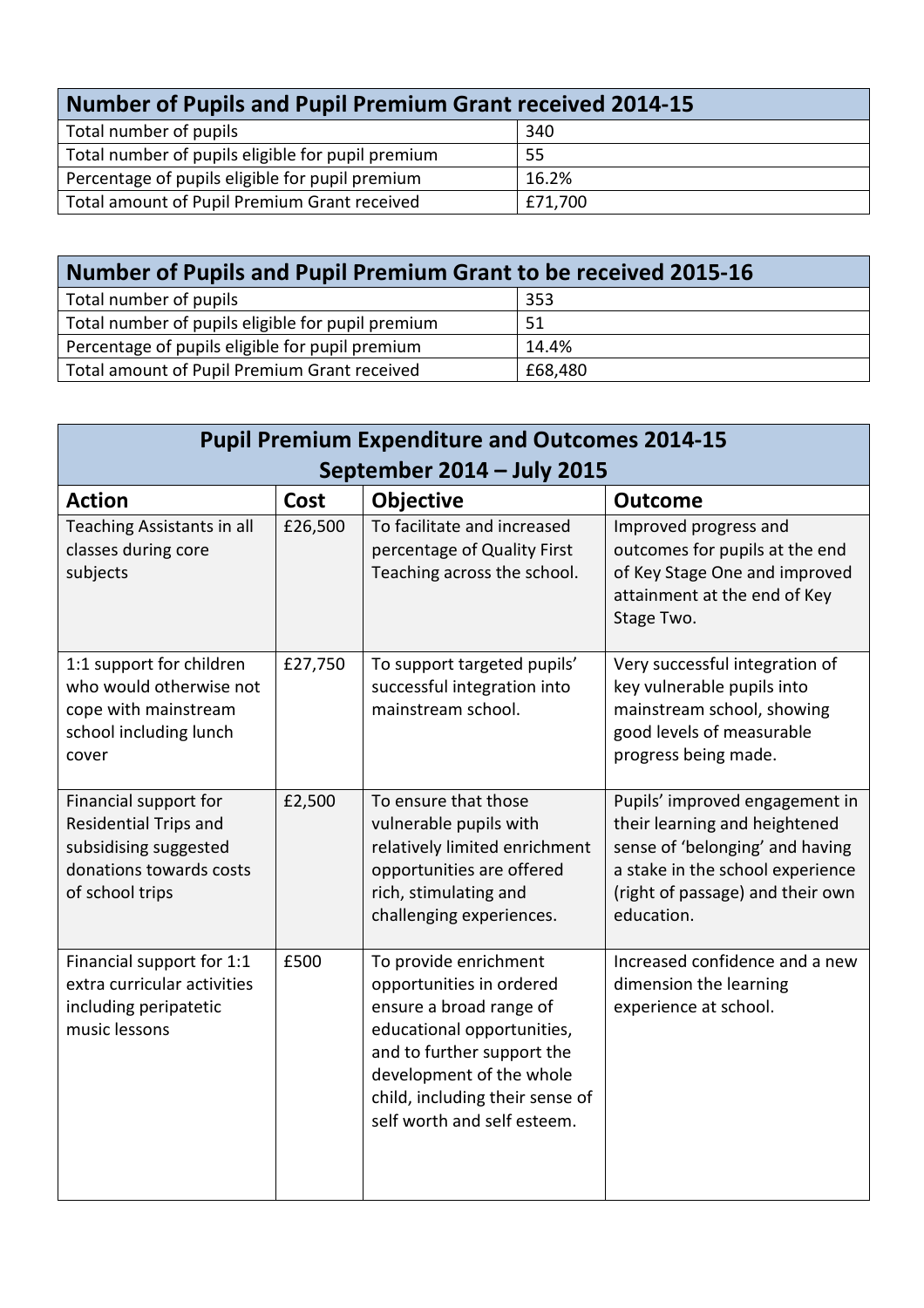| Access to a range of extra<br>curricular clubs e.g. Gym<br>and football | £400   | To provide enrichment<br>opportunities in ordered<br>ensure a broad range of<br>educational opportunities,<br>and to further support the<br>development of the whole<br>child, including their sense of<br>self worth and self                                         | Significant impact of this<br>provision on pupils' self-esteem<br>and confidence.                                                                                                                                                                                                                                          |
|-------------------------------------------------------------------------|--------|------------------------------------------------------------------------------------------------------------------------------------------------------------------------------------------------------------------------------------------------------------------------|----------------------------------------------------------------------------------------------------------------------------------------------------------------------------------------------------------------------------------------------------------------------------------------------------------------------------|
| Tuck shop provision for all<br>KS2 pupil premium<br>children            | £950   | To ensure that all<br>disadvantaged children's<br>basic welfare needs are met,<br>recognising the significant<br>adverse consequence of<br>hunger on a child's ability to<br>learn.                                                                                    | Pupils have their basic needs<br>met, receive a nutritious mid<br>morning snack, thereby<br>boosting levels of concentration<br>in the class, diminishing<br>disruptive, disengaged<br>behaviour.                                                                                                                          |
| <b>Y6 Maths Booster</b><br>Breakfast Club for 1 term                    | £500   | To support all disadvantaged<br>pupils in achieving their best<br>academically.                                                                                                                                                                                        | Most disadvantaged under-<br>attaining pupils attended<br>sessions and, as a result,<br>received additional teaching<br>opportunities, in smaller groups.                                                                                                                                                                  |
| Places at Breakfast Club<br>and After School club<br>provision          | £2,280 | To ensure that all<br>disadvantaged pupils have<br>the option to receive<br>breakfast in a calm and<br>enjoyable setting as well as<br>high quality after school care.<br>To ensure that parents have<br>the option to work for longer<br>hours, should the need arise | Parents have an option to work<br>longer hours as children can be<br>left at school from7.45-6pm.<br>Pupils begin their day of<br>learning purposely and calmly.<br>As a result, the climate of<br>learning is improving.<br>The after school club provides a<br>safe and homely place in which<br>children relax and play |
| <b>Staff Training and supply</b><br>cover                               | £5,000 | Staff trained in delivering<br>catch up programmes with a<br>view to closing attainment<br>gaps in learning, minimising<br>negative Impact on learning.                                                                                                                | A number of disadvantaged<br>pupils have accessed these<br>programmes with some level of<br>success in certain areas,<br>although insufficient progress<br>was seen as a result of poor<br>progress at KS2.                                                                                                                |